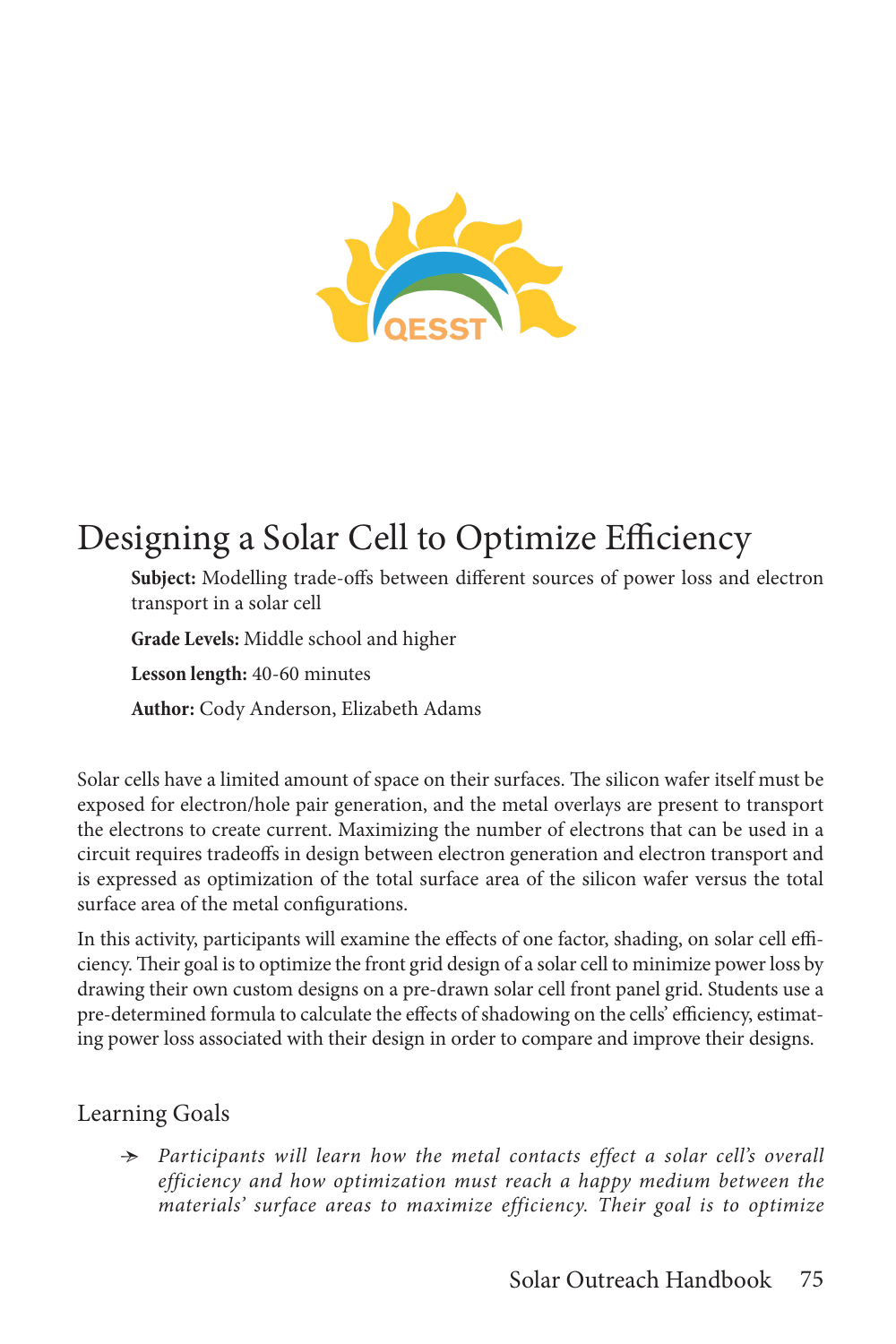*the front grid design of a solar cell to minimize power loss by designing the spacing of buss bars and fingers on a solar cell. They will draw their own custom designs, estimate power loss, then use a spreadsheet to develop a better design. Through these activities, they will come to understand some of the tradeoffs between the number of busbars and fingers and the area of exposed silicon.* 

### Materials

Required for each participant:

- Copies of the front panel grid paper
- Straightedge
- Black marker
- Red pen

# Instructor Content Background Information

Richard Komp's Ted-Ed talk, "How do solar panels work?":

```
https://www.youtube.com/watch?v=xKxrkht7CpY
```
Richard Komp's Ted-Ed lesson:

https://ed.ted.com/lessons/how-do-solar-panels-work-richard-komp

Department of Energy's solar energy quiz:

https://www.energy.gov/articles/quiz-test-your-solar-iq

There are more resources on the QESST Education website, like PowerPoint slides on the mechanics of silicon solar cells developed Cody Anderson, or a competition spreadsheet.

## **Instructions**

Orient students toward the design activity by checking their prior knowledge. You could use some of these questions, depending on the age and background of the participants.

- What forms of energy do we use daily? List as many as you can think of.
- Where does this energy come from? List as many sources as you can.
- Do you think solar is a useful energy technology? Why or why not?
- What is light?
- What do solar panels do? How do they work?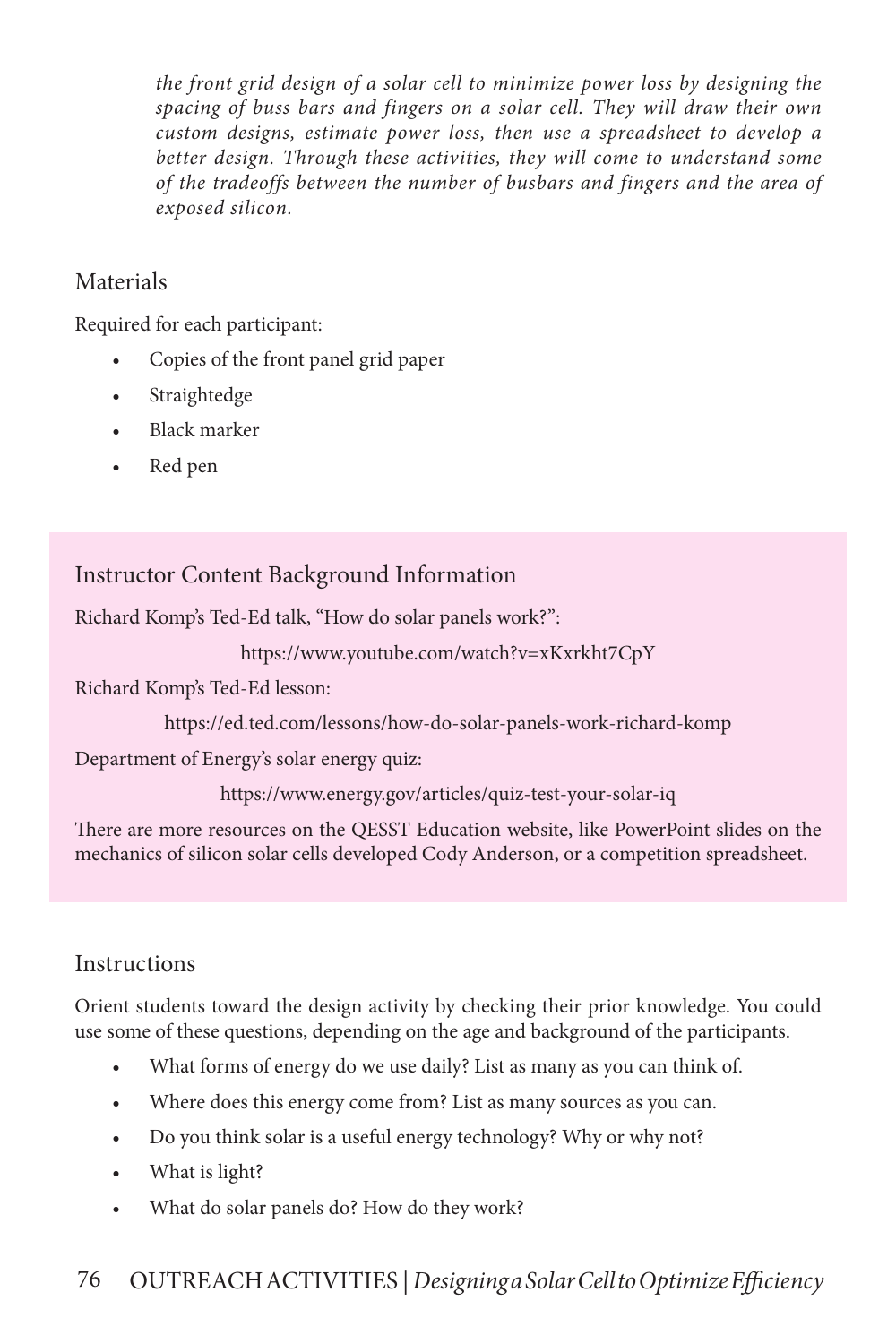Introduce participants to the mechanics of silicon solar cells. Participants should understand:

- a. how solar cells convert sunlight to usable energy (electricity)
- b. how silicon solar cells are manufactured

Several resources for exposing participants to this information are listed in the materials list above. You might, for instance, have them view and discuss Richard Komp's 5-minute Ted-Ed talk, "How Do Solar Panels Work", available on YouTube. You can also access his entire lesson that includes four steps: Watch (the video), Think (check your knowledge using 5 multiple choice and 3 open answer questions), Dig Deeper by exploring other online resources, and Discuss (questions in guided and open discussion forums). Another resource is Cody's PowerPoint on the mechanics of solar cells, which is available on QESST Education website. As a closing knowledge check, you might collectively take the solar energy quiz from the Department of Energy at energy.gov.

Once students have this background knowledge, lead them in discussing design considerations of a solar cell. Introduce them to the sources of power loss including optical losses (shading and surface reflection), shunt resistance (defects leading to tiny short circuits), and series resistance (base, emitter, contact, fingers and busbars).



The power loss associated with the front panel design of a solar cell can be mathematically modeled using this equation:

$$
P_{\rm loss} = P_{\rm loss,emitter} + P_{\rm loss, fingers} + P_{\rm loss,shading}
$$

Each source of power loss can also be mathematically modeled. Help participants interpret these equations by explaining how power loss associated with each of the sources is calculated. Point out that all three types of loss depend on finger spacing. Furthermore, power loss from shading ( $P_{loss, shading}$ ) also depends on the area of the busbars:

$$
P_{loss,emitter} = (S_f^2 J_{mp} p) / (12 V_{mp})
$$
  

$$
P_{loss, finger} = (L_f^2 S_f J_{mp} p) / (3 w_f d_f V_{mp})
$$
  

$$
P_{loss, shading} = A_{shaded} / A_{cell}
$$

The main equation excludes power loss due to busbar resistance (which is negligible) and contact resistance (which cannot be modeled well since it is highly dependent on material variability). These equations assume equal finger spacing throughout cell. Finger Width  $(w<sub>f</sub>)$  can be variable, but must be at least 50  $\mu$ m due to manufacturing constraints.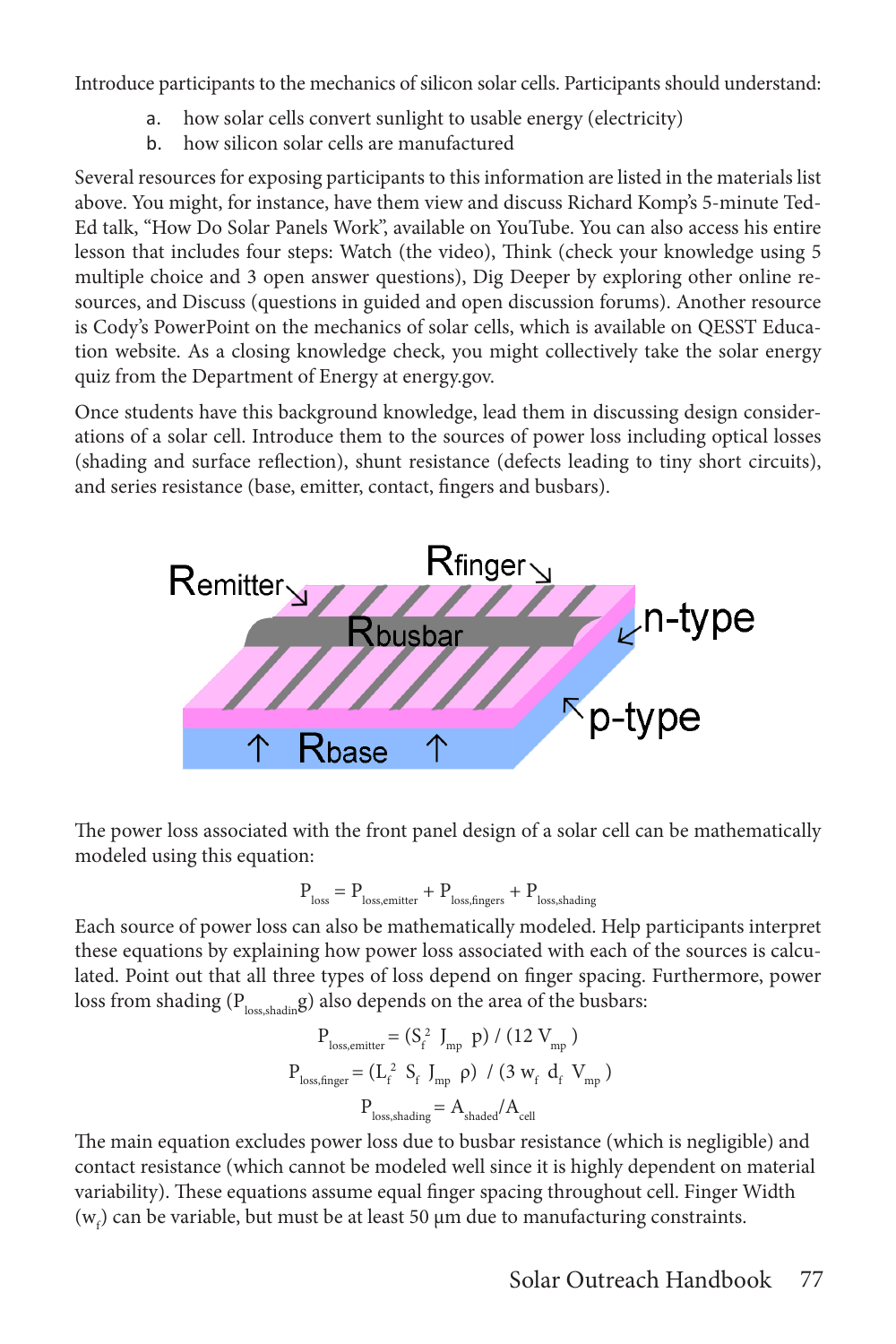Definitions of parameters and typical values for a solar cell  $S_f$  = finger spacing [mm]  $L = \text{finger length [mm] (i.e., busbar spacing)}$  ${\rm J_{mp}}$  = current density at max power ~0.35 mA/mm<sup>2</sup>  $V_{\text{mn}}$  = voltage at max power ~ 0.5 V  $ρ = metal resistivity ~ 3x10<sup>-5</sup> Ω·mm$  $p =$  emitter sheet resistivity ~ 60  $\Omega$  $d_f$  = depth of finger  $\sim 0.02$  mm  $w<sub>c</sub>$  = width of finger ~ 0.01 mm  $A_{cell}$  = total surface area of cell (150mm x 150mm for the given cell, minus the area of the corner cutouts)  $A<sub>shaded</sub>$  = shaded surface area, estimated as  $A_{\text{shaded}} = A_{\text{busbar}} + w_f / S_f (A_{\text{cell}} - A_{\text{busbar}})$ Busbar width  $= 2$  mm

Help participants interpret these equations by explaining how power loss associated with each of the sources is calculated. Point out that all three sources of loss depend on finger spacing. Furthermore,  $P_{loss,shading}$  and  $P_{loss,shading}$  also depend on the area of the busbars.

Participants need to recognize that there are tradeoffs among the variables. Some examples include:

- Finger spacing  $(S_f)$ : A short distance between fingers decreases losses in emitter and fingers but increases shading losses.
- Minimum finger width  $(w_f)$ : The thinner the fingers, the higher the finger resistance but with less shading losses.
- Finger height-to-width aspect ratio  $(d_f/w_f)$ : The higher the ratio, the lower the resistance without shading losses.
- Resistivity of metal ( $\rho$ ): The lower the resistivity, the lower the finger resistance typically silver is used, which is conductive ( $ρ = 3x10<sup>-8</sup> Ω·m$ ) but expensive (cost  $= 1.0$  \$/g).

To highlight some of the tradeoffs, show this graph that represents power losses under typical conditions. Help students interpret the graph and lead a  $\frac{8}{9}$ discussion on how the relative contribution of each source to total power loss depends on finger spacing. The graph is available at:

http://bit.ly/2ozGTBz

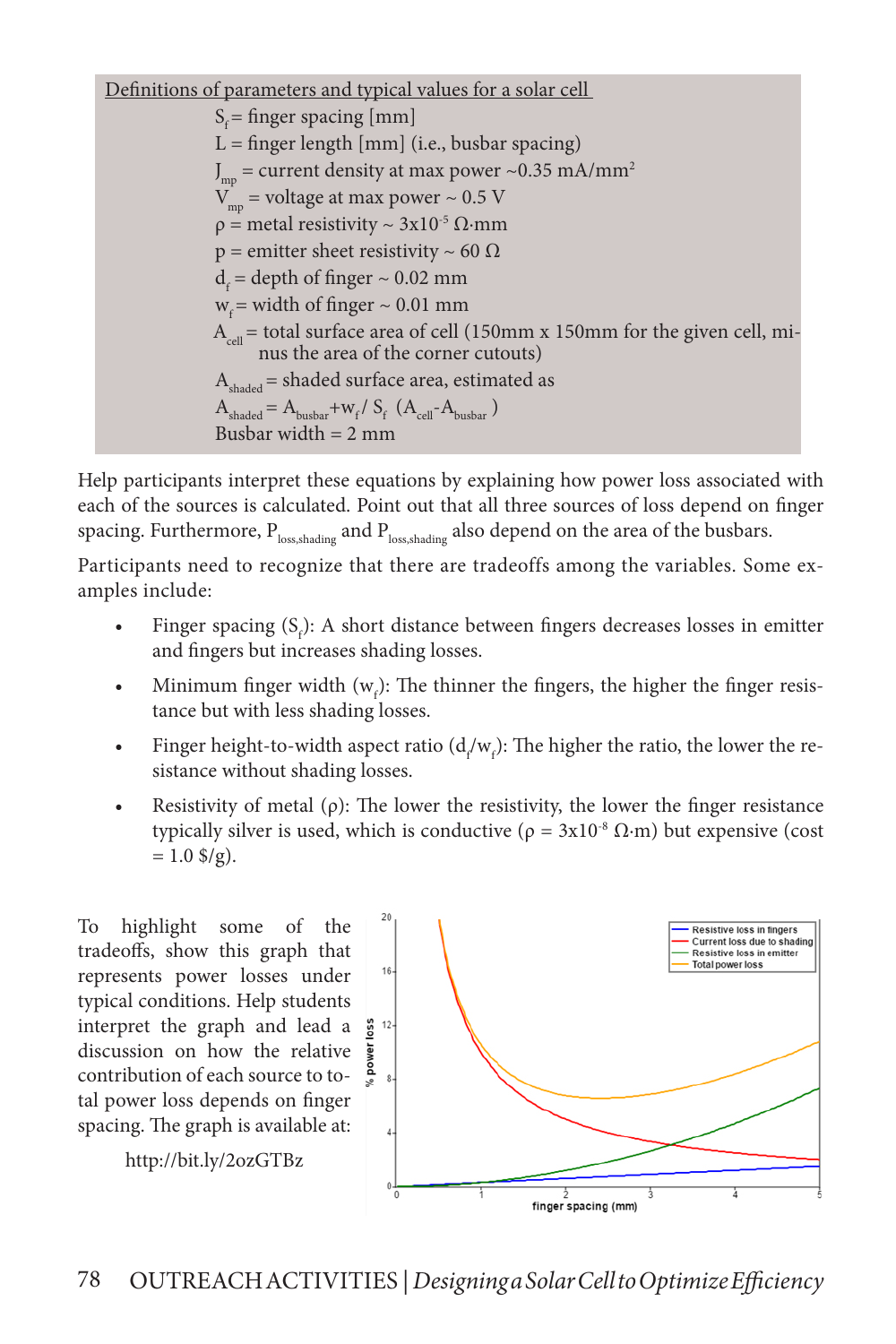Next, focus in on the two key adjustable parameters for this activity: Finger spacing  $(S_f)$  and busbar spacing/finger length (L). Show two different front grid designs. Ask two questions:

- What is similar/different between these two cells?
- What impacts might the differences have on cell efficiency?



Discuss the impacts of each of the adjustable parameters in order to help participants check their understanding and apply their knowledge (e.g. What happens if we space the fingers further apart? How does it impact each of the three power loss terms? How does it impact the total power loss?).

Once participants understand the parameters that affect power loss in a solar cell, they are ready for you to introduce the design challenge. In this outreach activity, participants are challenged to optimize the front grid design of a solar cell to minimize power loss. Explain that they will do this by drawing their own custom designs and estimating power loss, then comparing different designs and making adjustments to improve optimization. Participants are able to adjust two of the parameters in order to optimize efficiency of their solar cells.

- Finger spacing  $(S_f)$ . Point out that this parameter plays into all three of the power loss terms.
- Busbar spacing/finger length (L). Busbars should be spaced evenly and the finger length sized accordingly.

For the optimization challenge, participants draw their own front grid designs, partner up, compute power losses from their drawings, and compare results with each other.

Working alone, participants take the following steps:

- 1) Take a copy of the front panel grid paper, ruler, red pen, and black pen.
- 2) Decide how many busbars you'd like to use (between 1 and 8). Draw your busbars in black marker. The width of each busbar is set at 2 mm, which is one cell's width on the grid paper. All the busbars you will draw should run vertically and be evenly spaced. The example on the next page was done using four busbars (black lines).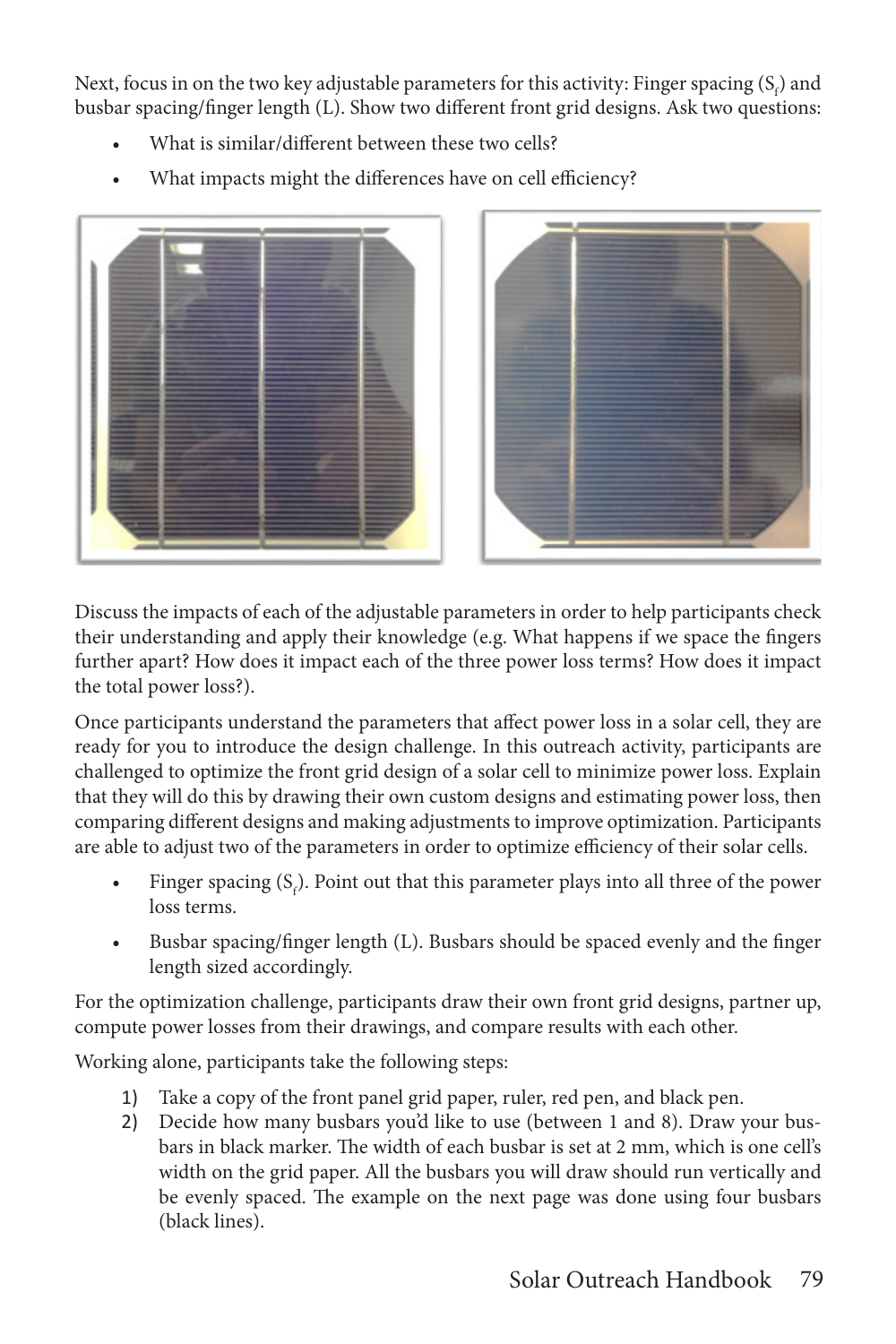

- 3) Choose a finger spacing  $(S_f)$  between 1 mm and 10 mm. Draw your fingers in red pen.
- 4) Compute power loss using the given equations. Verify that your units work out. Check a partner's work. (Note:  $1 V = 1 A·Ω$ ).
- 5) Compute the spacing of the busbars. Use the following table to help you (if you choose a different # of busbars, follow the pattern shown). The busbar spacing is based on a 150mm-wide solar cell and rounded to the nearest mm.

| # busbars                                                    |     |                                  |                                 |      |
|--------------------------------------------------------------|-----|----------------------------------|---------------------------------|------|
| Fraction of solar cell reached<br>by each side of the busbar | 1/2 | 1/4                              | 1/6                             | 1/16 |
| Busbar spacing from left edge of cell                        |     | $75 \text{ mm}$ 38 mm 25 mm 9 mm |                                 |      |
| Busbar spacing from each other                               |     |                                  | $76 \text{ mm}$   50 mm   18 mm |      |

- 6) Next to your design, write down the values for  $S_\rho w_\rho L_\rho$  and  $A_{\text{busbar}}$ .
	- You have already chosen Sf and wf
	- Lf is essentially the same as the busbar spacing from the left edge of cell (minus half the width of the busbar)
	- $A_{\rm{busbar}}$  can be computed by realizing that all the busbars are rectangles; add all the areas of the individual busbars together.

Help the participants compare their results and discuss which designs were optimized. Discuss the following questions, taking special note of the tradeoffs that exist.

- 1) What are the impacts of increasing finger spacing?
- 2) What are the impacts of increasing finger width?
- 3) What are the impacts of having more busbars?
- 4) To which parameter(s) are your power losses most sensitive? Least sensitive?
- 5) What were the power losses for each of your designs? Why do you believe one performed better than the other?

#### Deepen Your knowledge

To reinforce and extend learning, connect this activity to the Electron Chairs or Construction Paper Solar Cells activity.

As an extension activity, you could use the Excel "Competition\_Spreadsheet" found on the QESST Education Website to inform participants' front grid designs and help them develop